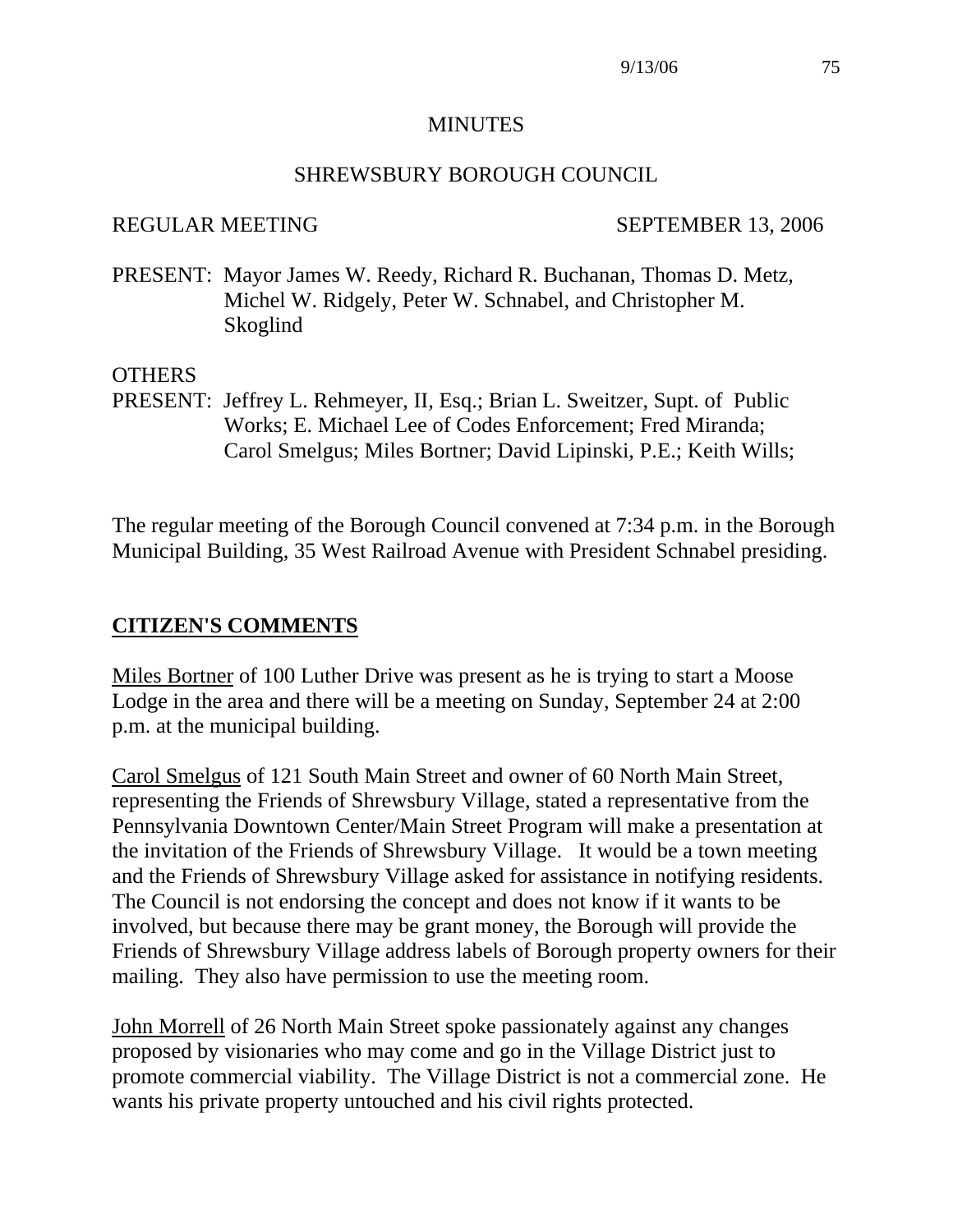Nancy Morrell of 26 North Main Street stated in the past eight years, the Village District has settled down and they have not had shoppers in their back yard or trying their front door and they want to keep it that way.

M. Ridgely stated that until a home owners association or other association is voted upon by the people in the Village District, how can the Friends of Shrewsbury Village proceed and make decisions for those living in the area. He cautioned that the Borough not be too involved.

Fred Miranda of 325 South Main Street, stated both the Borough's Planning Commission and the York County Planning Commission acted to not approve either of the proposed sign ordinance amendments. Fred stated the library had sent a letter of support but they are in a commercial zone and could have a larger sign. The meeting held by the Committee was not too well attended and only about three people stated they wanted the larger signs. The letters received by the Borough were form letters and the petitions presented by the school were not circulated door to door, but placed at the school and visitors were asked to sign. Fred wanted the Borough to be concerned how the change is being perceived and that the business owners in town are restricted to a smaller sign.

D. Lipinski arrived at 8:22 p.m.

# **APPROVAL OF MINUTES**

T. Metz moved to approve the minutes of the August 9 meeting. R.Buchanan seconded. The motion carried with all in favor.

# **APPROVAL OF EXPENDITURES AND REPORT OF ACCOUNTS**

M. Ridgely moved to approve the expenditures and report of accounts for July. C. Skoglind seconded. The motion carried with all in favor.

# **BILL LIST**

The bill list was presented for August. General account: check numbers 7873 thru 7911; Water account: check numbers 3646 thru 3659; Sewer account: check numbers 3620 thru 3633; Highway Aid account: check numbers 725 thru 727.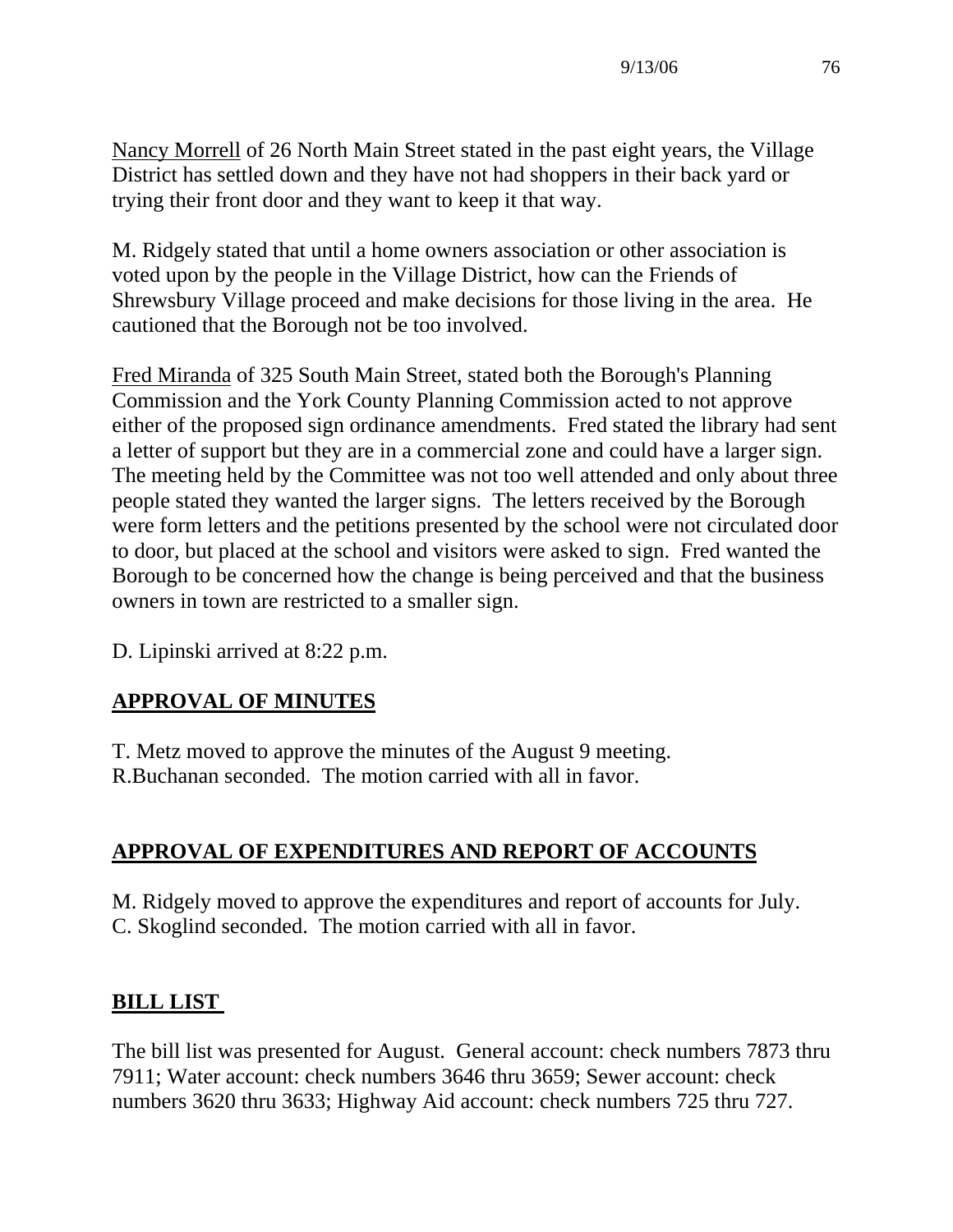M.Ridgely moved to approve the bill list for August. T.Metz seconded. The motion carried with all in favor.

### **SUBDIVISION AND LAND DEVELOPMENT BUSINESS**

#### Valley View Grove Bond

Keith Wills, of the home owners association, presented a list of problems with the development including the single retaining walls where residents cannot access the area behind the wall to mow. The pond is not draining out of the discharge pipe but is draining elsewhere. The HOA also needs to find out how to maintain the pond. Keith stated the HOA will not take over the pond and other public improvements until certification is received.

The developer had requested the balance of the bond be reduced to zero. Because there are some outstanding issues including street lights, retaining wall issues and concern over the pond, the bond will not be reduced.

- C. Skoglind moved to deny the request to reduce the bond.
- T. Metz seconded. The motion carried with all in favor.

#### Heathcote Glen Bond Reduction

Eng. Holley concurs the bond may be reduced by an amount of \$123,610.00 leaving a balance of \$360,505.05.

C. Skoglind moved to reduce the bond by an amount of \$ 123,610.00 leaving a balance of \$360,505.05.

R. Buchanan seconded. The motion carried with all in favor.

#### **REPORTS**

#### **Codes Enforcement** – Michael Lee

Laurence Wirtz, of 44 Lexington Drive, has removed the pipe he installed in the creek at 46 Lexington Drive. Mike believes the problem will be resolved in a couple of weeks and there is no need to file charges. However, Mr. Wirtz has built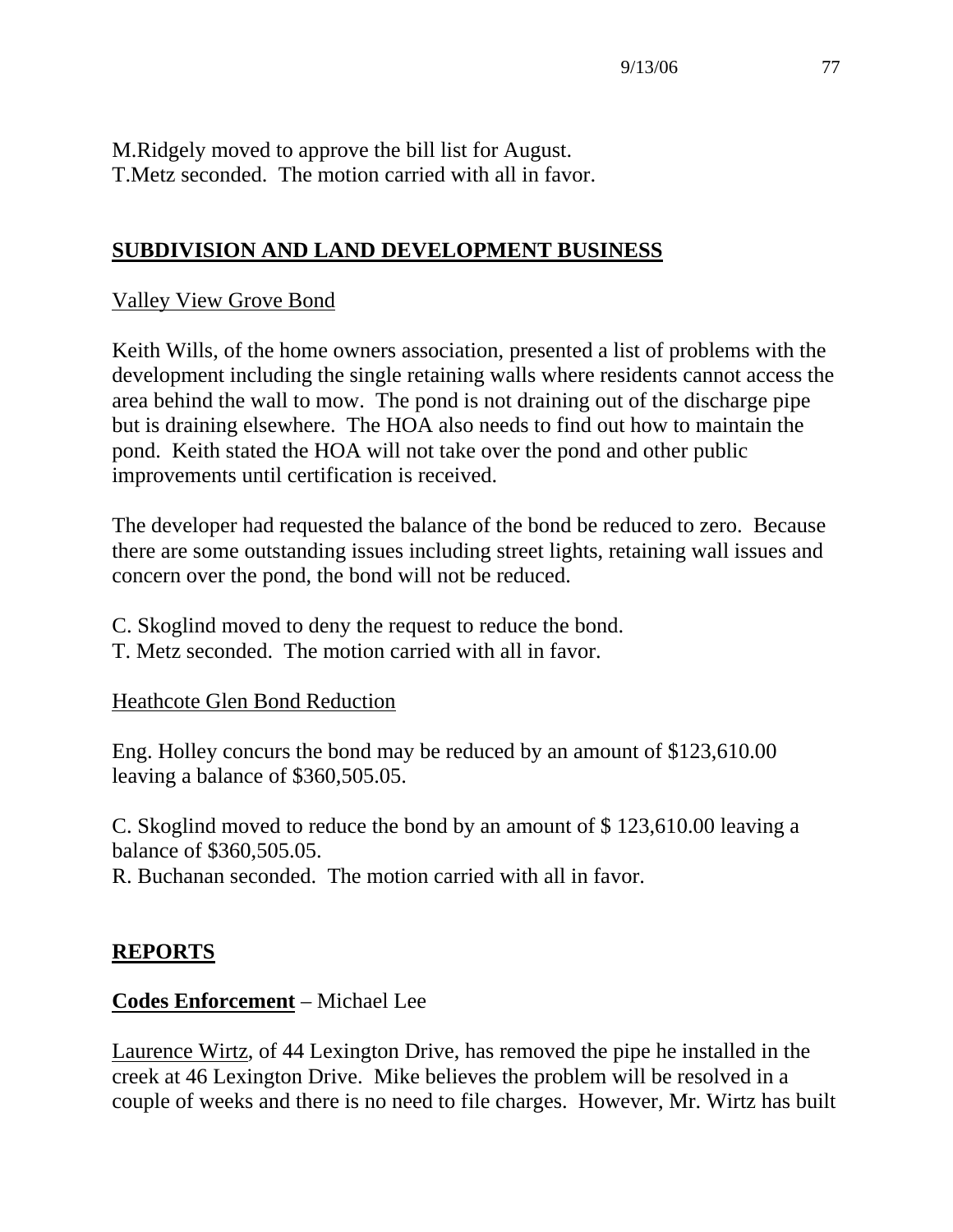an addition without obtaining a permit. Footers were not inspected and there may be setback issues. Mr. Wirtz will receive a notice to comply.

#### 26 Plank Road

The property owner has removed a couple of vehicles and asked for a time extension.

### Cresswell Property 46 North Main Street

Mike stated he read through the file and has asked to meet with Mr. Cresswell again to take some pictures. Mike doesn't believe the zoning hearing board's decision allows him to move into the property the way he is utilizing it and he has asked Mr. Cresswell for his permit.

#### Driveway Paving Problems

There are some driveways being paved where the swale in the street is being filled in which interferes with water runoff and snow plowing. Mike gave the Secretary sample ordinances to be copied and distributed. A drawing, permit and inspections would be required.

## **Water & Sewer** – Richard R. Buchanan

#### Bulk Water

Prices for bulk water sales were investigated. The Borough's rate is now \$60.00 for the fill fee and \$8.00/thousand and only for Borough resident's use.

### Wellhead Protection Meeting

The meeting will be Tuesday, October 3 at 7:00 p.m. PA Rural Water can attend.

#### Water Production

For planning purposes, we will figure the maximum well production over a set time period. Some meters were tested on-site and one meter was found to be off by 16% and was replaced. The other meter was off by 14%, was replaced and was still off by the same amount.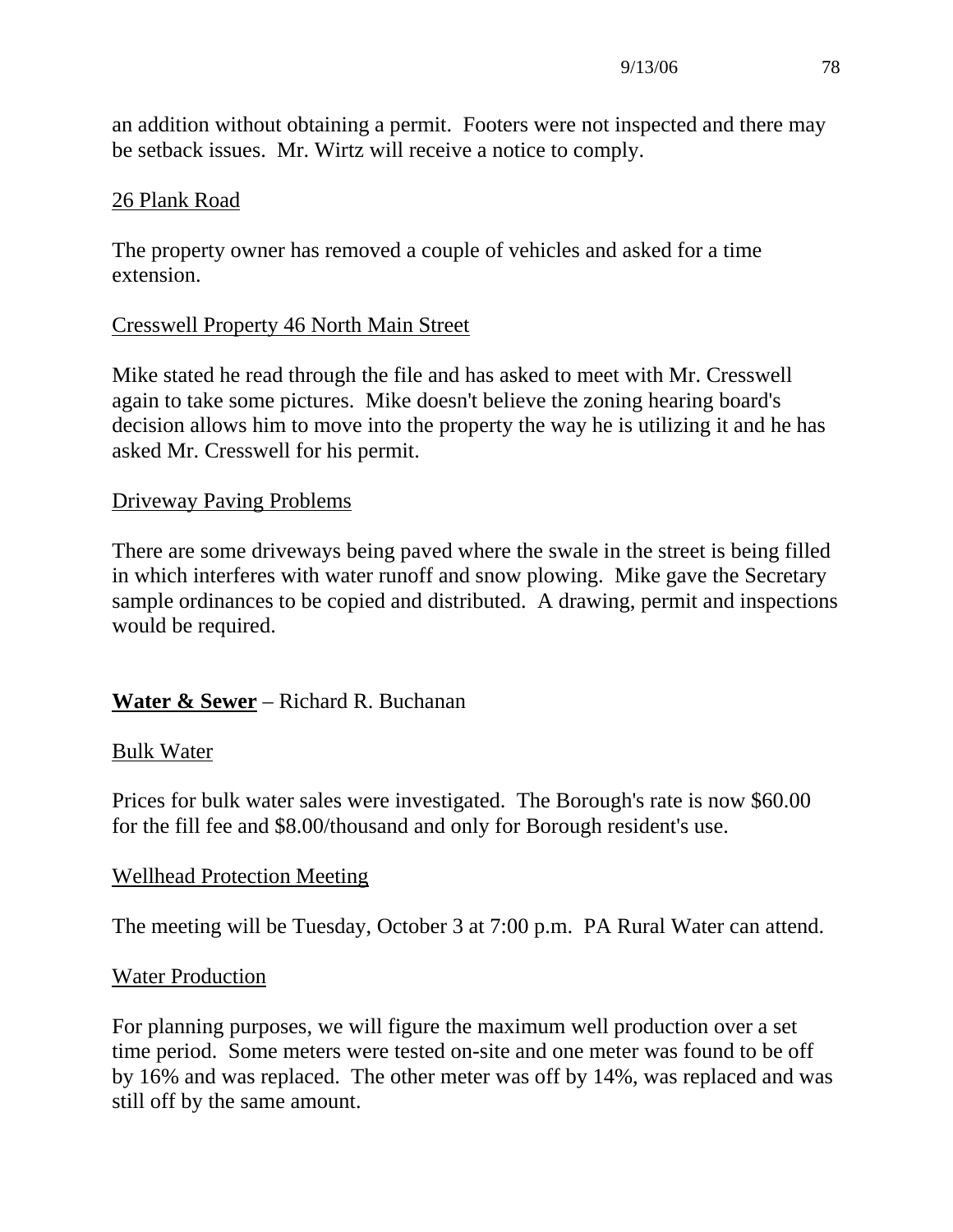## Sewer Flows

The sewer flows for August are very low due to the lack of precipitation and the sewer work was completed in the Spring. The average flow in August was 658,032 gallons a day as compared to 765,065 gallons a day in August of 2005. In 1992, the average sewer flow was 677,710 gallons a day and 865 new customers were added in the last 14 years.

## Keeny Well

There is a meeting with the Susquehanna River Basin Commission on Monday, September 18 at 7:00 p.m. We will ask for an explanatory letter to follow up the letter received stating that only 19 gallons a minute will be permitted. The PA DEP declined to attend.

## Change Where Utility Bills Will be Mailed

Due to the increasing problems with rental properties where the Borough gets in the middle of who pays for what portion of the bill, the bills will be mailed to the property owner and not to the tenants. The charges are lienable and the bill should be sent to the property owner. This is standard practice in other municipalities.

R. Buchanan moved that the bills be mailed to the property owner. M. Ridgely seconded. The motion carried with all in favor. A notice will be sent to the property owner that the landlord is responsible for payment of the bill.

# **Public Roads & Lighting** – Christopher M. Skoglind

## Snow Plow Bid

The lowest bidder from last month was ARRC. B. Sweitzer met with the owner and the equipment is satisfactory.

C. Skoglind moved to award the snow plow contract to ARRC for \$95.00/hour. T. Metz seconded. The motion carried with all in favor.

Valley View Grove Streets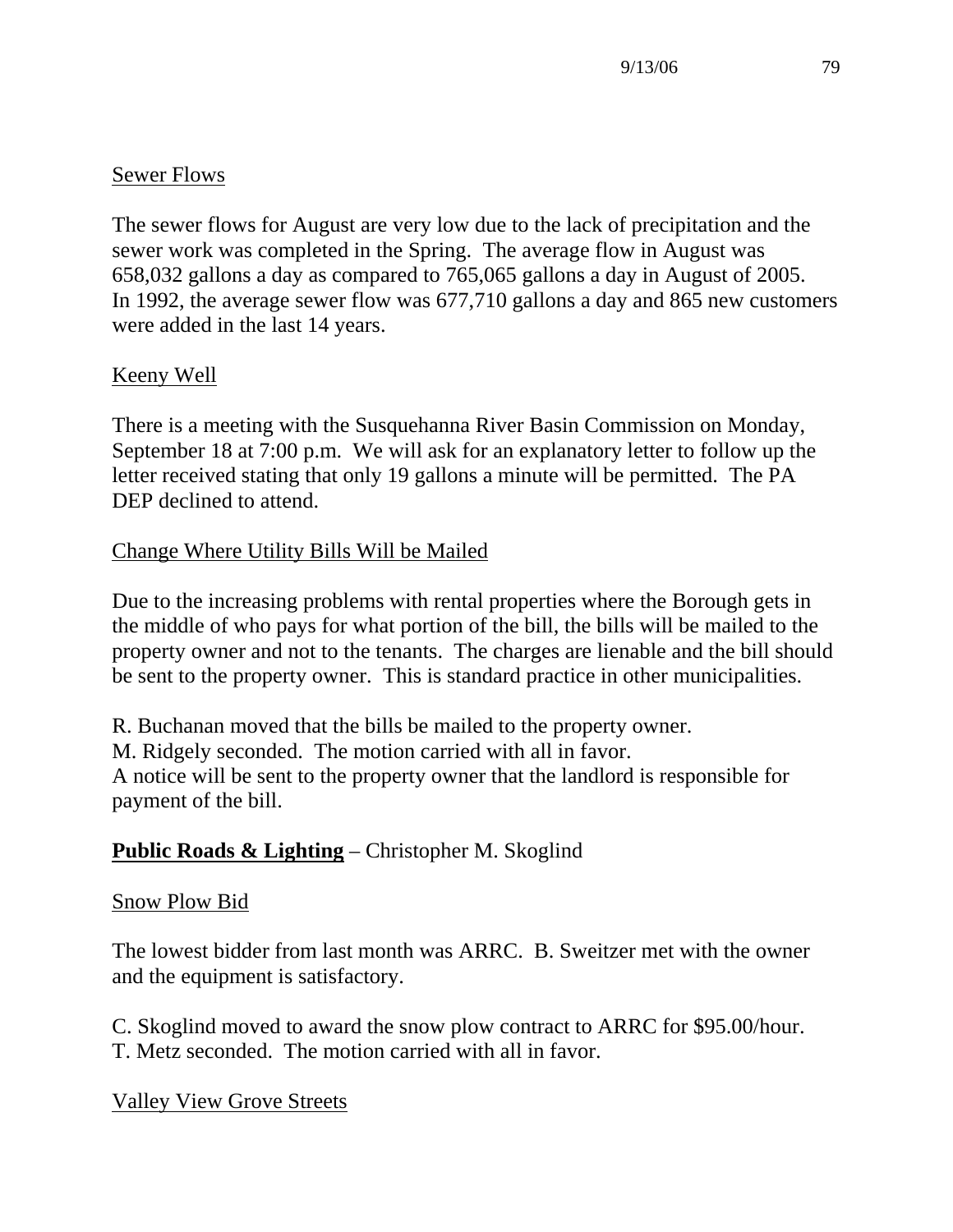Due to the many problems in the development including the property with the detention pond that will require heavy equipment on the final wearing course, the streets in this development will not be adopted.

C. Skoglind moved to not adopt Ordinance 2006-8.

R. Buchanan seconded. The motion carried with all in favor. The streets in the Valley View Grove were not adopted and will be the responsibility of the developer for snow plowing.

## Met Ed Resolution #2006-2 for Street Lighting in Covington Ridge II

C. Skoglind moved to adopt Resolution 2006-2 for street lighting in Covington Ridge II. R. Buchanan seconded. The motion carried with all in favor.

### Northbrook Lane Street Light

B. Sweitzer was asked to check the street lights on Northbrook Lane past the entrance with Brook Meadow Circle as it appears dark in that area.

## **Public Lands & Buildings and Finance** – Michael W. Ridgely

## Approve 2007 Minimum Municipal Obligation for Pension

M. Ridgely moved to budget the amount of \$31,434.00 for 2007.

C. Skoglind seconded. The motion carried with all in favor.

### Budget Figures

M. Ridgely stated he needs budget input soon as the first meeting is October 4 at 7:00 p.m.

### Welcome to Shrewsbury Signs

A scout wants to place two signs as an Eagle Scout Project but he is on a time deadline.

Without having more time to discuss the placement and type of sign, the Borough felt he should choose another project.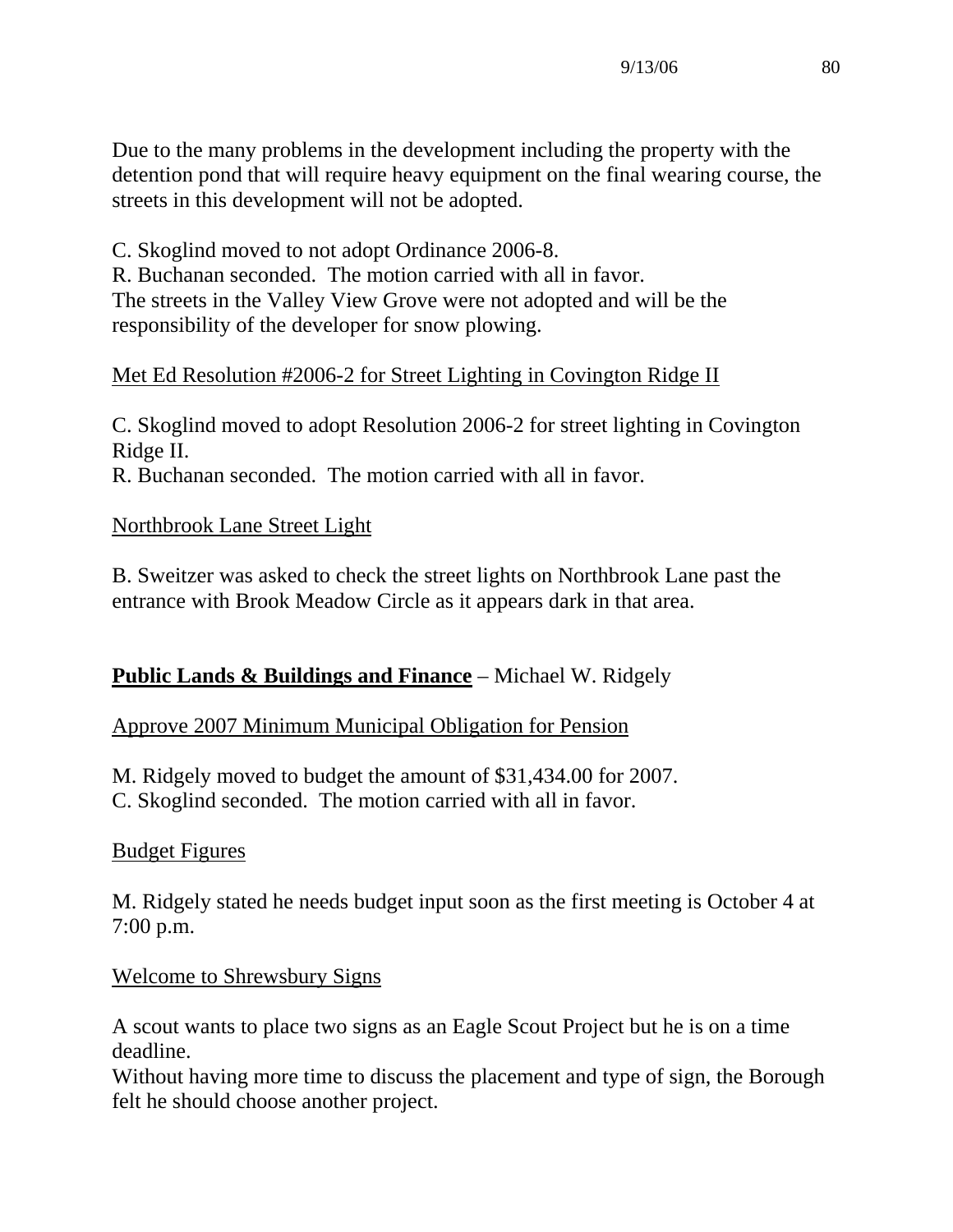### Bids for Paving Playground Parking Lot

The following bids were received:

| <b>Yohe Paving</b>     | \$28,520.00 |
|------------------------|-------------|
| <b>York Excavating</b> | \$31,280.00 |
| Stewart & Tate         | \$31,500.80 |
| Kinsley                | \$32,807.20 |
| <b>Emory Peters</b>    | \$34,086.00 |
| Pflumm                 | \$37,950.00 |
| <b>Shiloh Paving</b>   | \$38,640.00 |

References were checked for Yohe Paving and were favorable.

R. Buchanan moved to award the contact to Yohe Paving in the amount of \$28,520.00 and to instruct the office of James R. Holley & Assoc. to give the notice of award to the contractor and to authorize President Schnabel to sign the contract.

C. Skoglind seconded. The motion carried with all in favor.

## **ENGINEER'S REPORT**

## Inspection of Non Public Improvements

So we don't have the problem with non-public improvements like in the Valley View Grove development, the inspection of non-public improvements such as retaining walls should be delegated when the plan is approved and decide who will be inspecting what with those charges billed back to the developer. We can only bond public improvements. This should be reviewed by the Subdivision, Land Development and Subdivision Committee.

# **SOLICITOR'S REPORT**

Sign Amendment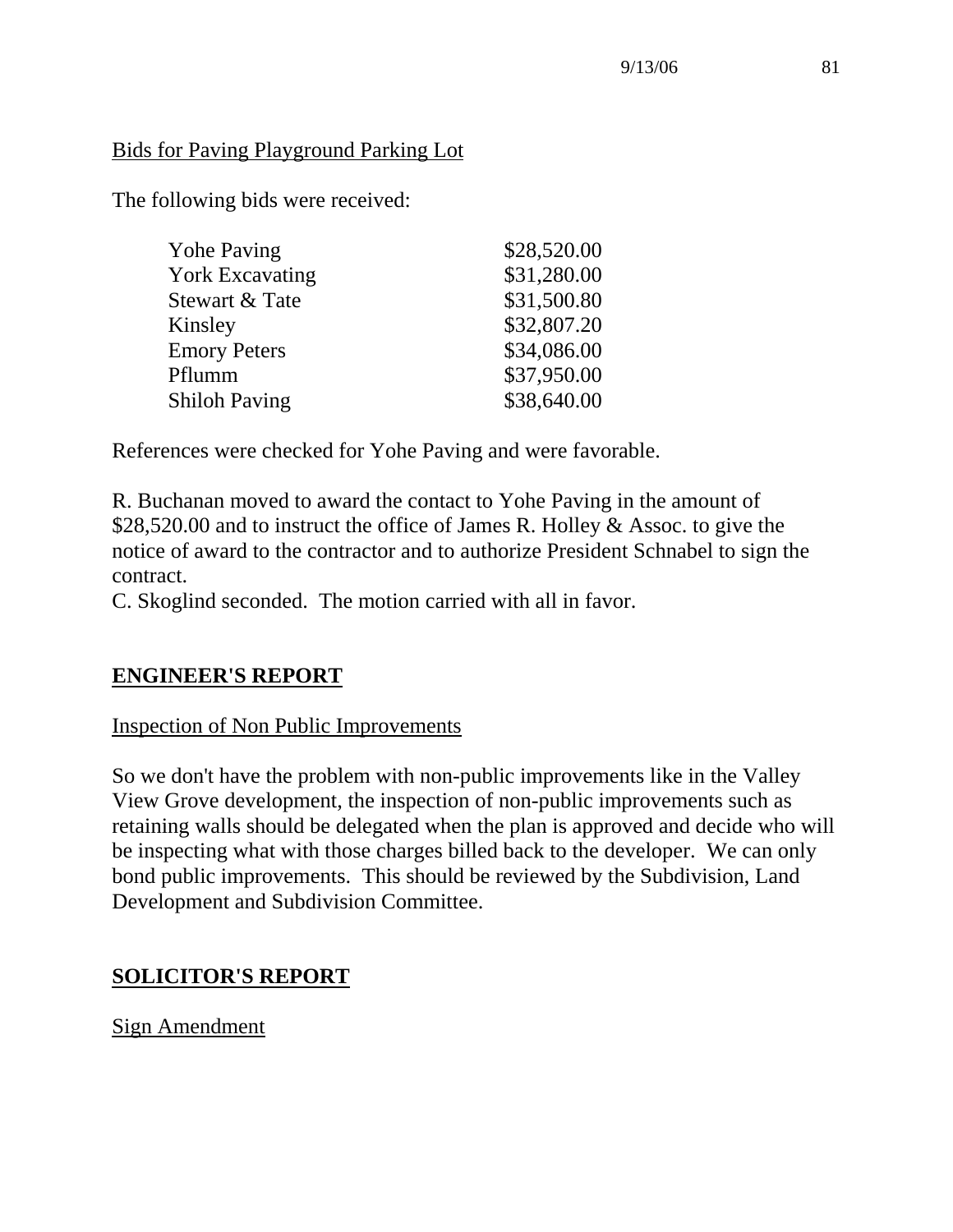Both Planning Commissions did not recommend approval of either version of the proposed ordinance amendment. They felt focus shouldn't be on the type of user when determining the size of a sign.

This will be discussed next month.

#### Pflumm Contractors

A letter was sent to Pflumm Contractors' attorney that the Borough has not changed its decision in rejecting Pflumm's bid.

#### Pinnacle Towers

The Bill of Sale and Termination of Ground Lease for the Woodland Drive tower was recorded; we now own the tower.

#### I-83 Rest Stop EDU Issues

PennDOT has been told the Borough is conducting tests for the new wellsite and is still reviewing PennDOT's comments to the Agreement.

### **Public Safety, Welfare and Personnel**

### **Secretary's Report** – Cindy L. Bosley

Southern Community Services would like to have an art show fund raiser and serve wine and cheese. They may need a special one-day temporary liquor license from the LCB.

#### Alarm Permit Renewal

The Secretary was directed to send a new, blank form to property owners with alarms for the renewal. A blank form will also be part of the next newsletter.

### York County Boroughs Association Meeting

The next meeting will be on Thursday, September 28 in Fawn Grove.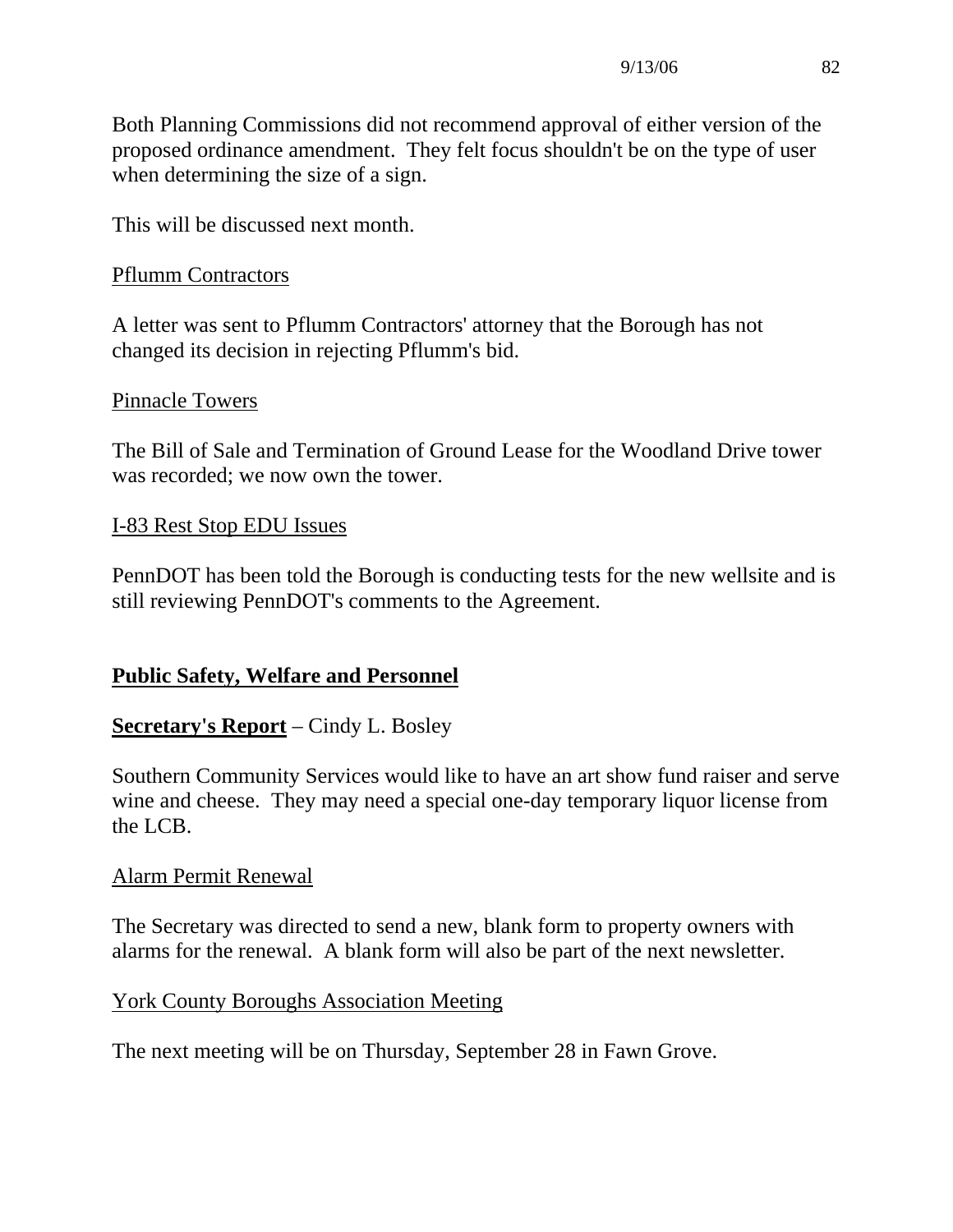## **York Adams Tax Bureau** – Thomas D. Metz

Three addresses have been clarified and the back funds due the Borough will be adjusted.

## **Subdivision, Land Development and Zoning**

## **Regional Planning Commission**

A letter was sent to Shrewsbury Township asking how the Commission can function since there is now no meeting quorum since New Freedom Borough is no longer a member.

## **Southern Regional Police** – Richard R. Buchanan

Buck stated the first contract negotiation meeting will be held next week. There was an armed robbery at the Rutter's in New Freedom yesterday. Lines were painted in different areas in town for speed checks, including West Clearview Drive.

## **UNFINISHED BUSINESS**

## **NEW BUSINESS**

## Hemler Animal Control Service Contract

C. Skoglind moved to approve the 2007 Hemler ACS contract. M. Ridgely seconded. The motion carried with all in favor.

### Shrewsbury Square Shopping Center

T. Metz brought up that the Borough may want to consider asking the owner of the shopping center if the southern exit may be closed and just made an entrance only using the light intersection as the exit. We would need to ask Kimco and the shopping center tenants.

# **OTHER BUSINESS**